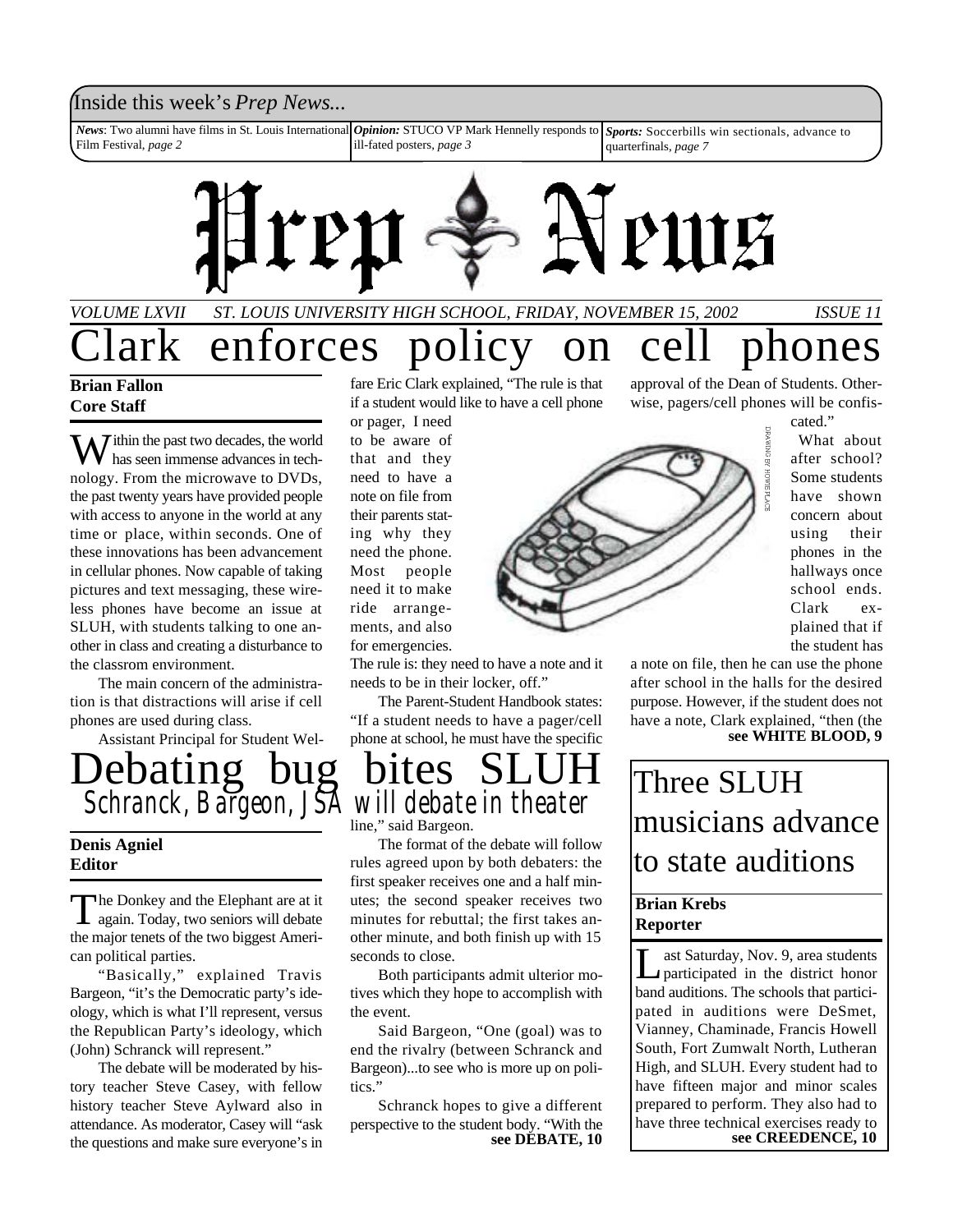# $2$  News November 15, 2002 SLUH alumni at St. Louis Film Festival *Festival to feature movies directed by Hickenlooper, '82, Hohlfield, '75*

#### **Charlie Hall Reporter**

The St. Louis International Film Fes-<br>tival (SLIFF) enters adolescence tohe St. Louis International Film Fesnight, beginning its 11th year at three theaters across the St. Louis area. The festivities feature one film directed by SLUH graduate George Hickenlooper, '82, and one by Brian Hohlfield, '75.

During his youth at the Backer Memorial, Hickenlooper was a masthead artist for the *Prep News*. He was also involved in theater, and two of his recent films feature theater director Joe Schulte in bit parts. During high school, Hickenlooper, along with other SLUH alums, was part of a consortium of young amateur filmmakers in St. Louis known as "The Splicers."

Hickenlooper's film, *The Man from Elysian Fields*, debuts in St. Louis Saturday night at the Hi-Pointe. The independent film's colorful cast stars Mick Jagger, Andy Garcia, James Coburn, and Angelica Huston. The basic plot of the movie involves a starving novelist in a struggling marriage who turns to an escort service for work.

Mick Jagger (yes, "that" Mick Jagger) plays a major role in the film.

"He's really terrific...we hope to get him an Oscar nomination," Hickenlooper told KMOX radio in late October.

Working with Jagger was a Biblical experience for the SLUH grad: "Walking through a crowd with him is like walking with Moses," he observed.

*Elysian Fields* has opened to mixed reviews, although Roger Ebert called it "one of the best films of the year." Mark Cummings, knower-of-all-things-cinematic-and-Shakespearean, is "not sure what to expect."

Hohlfield's film, which he both wrote and directed, is titled *Another Christmas* and debuts Sunday afternoon at Webster University. Hohlfield, writer of 1991's *He Said, She Said*, began his theatrical career in SLUH's theater, and his first publicly

performed works were Senior Follies sketches. His film is an examination of a family's Christmas gathering. It is "alternately funny and moving and always emotionally acute," according to the SLIFF's official brochure. *Another Christmas* features a cast made up entirely of St. Louisans.

Many of the other films showing are directed by, written by, or have casts of St. Louisians. Of SLUH's involvement in the film fest, Cummings feels, "It's nice to see some of our guys doing something."

Executive Director of the SLIFF Cliff Froehlich believes that the festival's films are a "great way of exposing youth to material outside the mainstream." To those who feel that the films will be boring, dull or "like bad-tasting medicine," as Froehlich says, he assures them that "these films, from the documentaries to the foreign films...are just as fun, just as exciting, and more challenging than the mainstream, and for people used to seeing **see INEMATICS, 4**

# Extended-time exam surveys tabulated *New exam schedule will return at semester*

#### **Jonathan Kim Reporter**

A fter compiling all of the faculty and<br>student data regarding the extended fter compiling all of the faculty and time exams, Assistant Principal for Academics Mark Michalski released a summary of the results. Based on the survey results, Michalski decided to use the extended exam schedule again for the first semester exams.

The summary basically collaborated all of the exam proctors' and teachers' surveys along with the students' thoughts and feelings about the exams.

About 13 students on average remained in the classroom after the 60 minute exam period, and 96 percent of the classes still had people taking their exams after the regular exam period finished,

which means that just over half of the students stayed after the regular time period to finish their exam. Most of the proctors observed that students seemed more comfortable during the duration of their exams, but they felt that these exams did not help students prepare for timed exams.

The faculty responded positively to the extended time schedule: 67 percent of the faculty reported a positive effect on testing performance, while 31 percent did not see a significant effect. Although one fifth of the teachers expressed strong dislike towards the extended time exams, 61 percent of the faculty supported these exams, and almost all of the faculty felt able to adequately judge their students' progress with the 90-minute schedule.

On average, students stayed longer

than 60 minutes for about three exams, using about two-thirds of the time for completing answers and about a third of the time for reviewing answers. Additionally, contrary to the faculty's complaints, the distracting sounds of students in the hall did not bother a large majority of the students, and three-fourths of the student body felt that these exams allowed them to perform better than on the previous years' exams.

After reviewing the procedures of the new exam schedule, the faculty wanted to extend the 10-minute passing time between exams and to ease the noisy distractions of students' exiting the room and wandering the halls.

Some faculty also noted that the schedule lacks efficiency and does not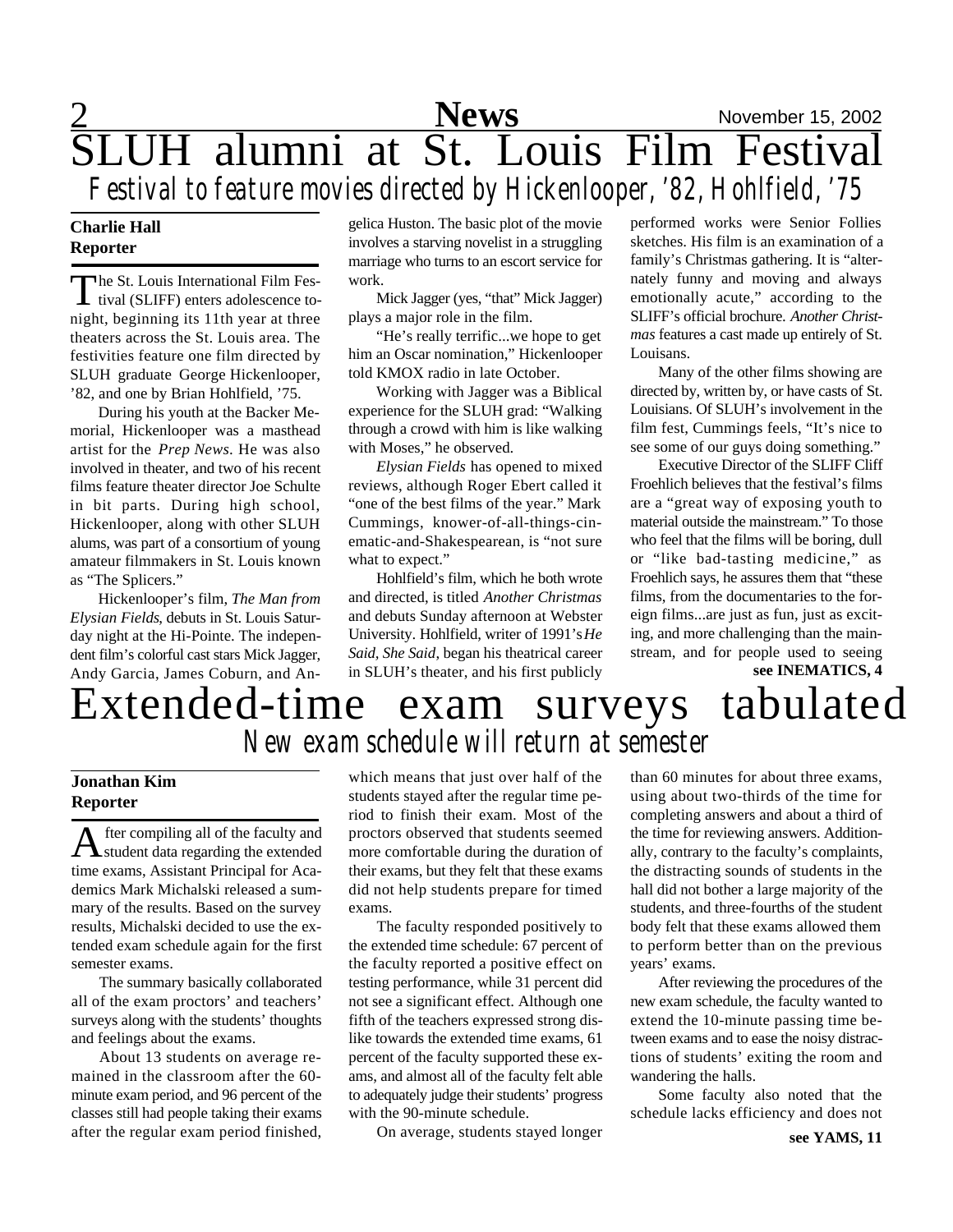# LETTERS TO THE EDITORS Hennelly argues that words change meaning with time

*Editor's note: Earlier this week, STUCO put up flyers promoting the Fall Ball. Some teachers found the flyers offensive, so STUCO moderator Brock Kesterson decided to take the flyers down.*

#### To the Editor:

Wednesday morning, I walked into school and was horrified, petrified, and disgustified. In front of me was the most perverted thing I have ever seen. Sickened, I ran to the bathroom, and much to my surprise, I saw another copy of this flyer sent by Satan himself. I will not write down what was written on that letter. I am too embarrased, too shy, too ashamed. This Freudian slip of obvious sexual innuendo from the early seventies, of which I, an eighteen-year-old in the year 2002, should be fully aware, was staring right at me.

Suddenly, it occurred to me. I wrote this flyer. My only explanation for doing so is to say that Lucifer entered my body, taking total control of my paper-writing capabilities. Upon recognition of the meaning of this word, I quickly ran to Jason LaFlore, captain of our varsity basketball team. He mentioned in reference to this week's tryouts, "I've been balling since I was six years old and really hope the coaches noticed my skills in the gym." I could not believe what he just said! How could these atrocious shenanigans take place in our very own gymnasium? I had to go home and have myself a cry.

While at home, I tuned into ESPN television and saw the New York Knickerbockers engaging in a balling match. Apparently they were still warming up due to the fact that they had their team-issued jerseys on. Time had to be taken out for another cry. My mother entered my room during my cry session and gave me a letter from Ball State University that came in the mail. Even our United States Postal Service was involved in this horrendous tomfoolery! I silently cursed them as a shiver ran down my spine. This postman, sent by Beelzebub in the flesh, was probably sending this same piece of mailing to my very own neighbors. It seems as if we have a whole country of ballers! Horrified by the current state of the world, I went to bed to recuperate.

In the morning, I awoke and looked at my calendar. It read November 14th, 2002, not 1972. I breathed a sigh of relief and got ready for another day at school. Thank the Lord balling means playing basketball, not having sex.

With Love, Mark Hennelly '03 Your STUCO V.P.

Author's Note: This letter was written in response to a flyer Student Council put up concerning your upcoming Fall Ball. On it, the words "Ball Till You Fall" were written. In no way did we imply for students to have sex until they fall down, but some faculty members thought we did. Nowadays, balling means playing basketball or having fun. It does not mean having fun in a sexual way; just good, old-fashioned fun. I remember my junior year in Fr. Harrison's history class. He mentioned once that rock n' roll implied having sex. When I rock out, I am not having sex. I am listening to some really hip music. Times change, and so do words.

### Barron praises football team for encouraging pride and spirit

To the Editor:

Wow. That football game was amazing last Friday. You guys were awesome. The entire season was awesome.

I have to admit in my first two years at SLUH, I really didn't get out to the games all that much; the Vianney and CBC games were about it, and I'm sorry for that. But these last two years, the football team gave me something to look forward to on Friday nights. I went out of my way the last two years, sacrificing other social opportunities and my job to come out and see the Jr. Bills cream some other school. While that always didn't happen, I have never regretted the hours I've spent yelling cheers at the top of my lungs, the money I've wasted on gas and greasy concession stand food, or the experience of laughing at Blue Crew's antics.

All of SLUH's sponsored sports have a role in the school's identity, but football seems to have a special role. Football for the U. High does so much more than give the Sports Commissioner permission to annoy us on Friday afternoon, telling us to come out and see the games that weekend. Where else could I get that enthusiasm in Pep Rallies? Where else could I get the unique wisdom of C.J. Baricevic or Joe Azar in theology classes, the massive figure of Stope scaring freshmen, or the friendly smile of Phinney Troy as I pass him in the hallway?

The fact of the matter is football does so much for the school. Besides the qualities I've already mentioned, football helps keep the life of the school going by encouraging spirit and pride in who we are and fosters dreams in repeating freshman classes.

All that I've said here and the recognition that you guys get doesn't even come close to what you guys deserve. All I can express is my heartfelt gratitude for the past four seasons. Thank you.

Peter Barron '03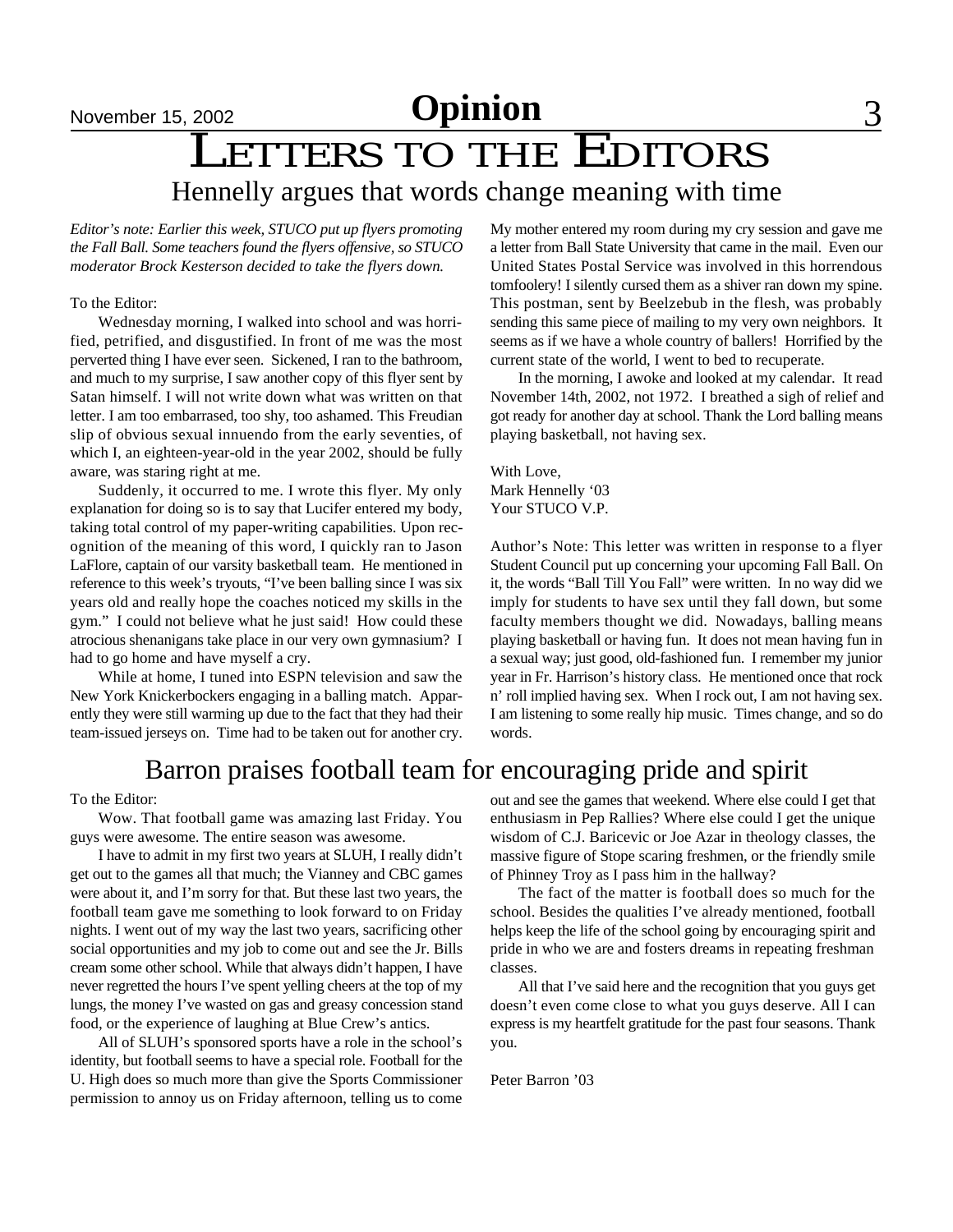# 4 **News** November 15, 2002 H Robotics Club prepares to compete

#### **Dave Marek Reporter**

 $\sum$  hether they are building our cars, cleaning our floors, or mercilessly tearing each other to shreds in front of hundreds of screaming fans, it is undeniable that robots have become an integral part of modern society. Therefore, it caused

little surprise when the St. Louis U. High Robotics Club was established at the beginning of this year.

Moderated by Physics Topics and Geometry teacher John Shen, the Robotics Club allows students to create a functional and useful robot to be entered into a regional robotics competition.

"I think the SLUH Robotics Club is a great opportunity for students to use what they have learned in science and math to create something of use," Shen said of why the club was started.

The club meets after school and is still welcoming new members, especially underclassmen who will play a key part in making sure the Robotics Club continues.

At the present time, the Robotics Club is in the fundraising stage; the Robobills need to raise \$5,000 for the entry fee and parts required to participate in the regional robotics competition. To pay the fee, the club is sponsored by St. Louis-based Boeing Aeronautics and is currently awaiting a reply from NASA, which gives money to help sponsor robotics clubs throughout the United States. The members of the Robotics Club were very confident about receiving money from NASA.

"NASA gives out many grants in the St. Louis area, and I'm confident the SLUH Robotics Club will receive the money," said senior Mike Smallwood.

Once the SLUH Robotics Club moves out of the initial fundraising period, the team will prepare for the regional competition, which begins in January. The type

of robot neccesary to participate in the regional contest will not be revealed to the Robotics Club prior to Jan. 3, but one can assume that this will not be a battlebot but a robot that performs some kind of useful task, like picking objects off the ground.

After the club receives the information on the type of robot they will have to build, the club will have six weeks to

> design and create the robot.

Despite the limited time to create the Robotbill, the members of the club remain confident in their abilities.

"I think we will be up to the challenge because we draw strong support from stage crew, who also have similar six week

deadlines for plays," said junior Kevin Twist.

The Robotics Club will be at a slight disadvantage in the competition because this is SLUH's first year creating robots,

## INEMATICS

#### $(from 2)$

movies at the mall, also a lot more interesting."

"One of our missions is to bring movies you wouldn't normally see, especially international films," Froelich said. However, many people are hesitant to see foreign films because of the subtitles. Froehlich questioned such hesitance, claiming that "they are a good experience." It is not "words, movie, words, movie," he said. "(Films with subtitles) don't require a lot of work."

Moviegoers also tend to quietly shy away from documentaries, but the SLIFF boasts more than a dozen documentaries. For music fans, Froehlich cites *Gigantic*, a documentary about the band They Might Be Giants, as a fascinating film. For comedy fans, *A Harold Lloyd Tribute* features two of the late silent actor's best performances. "If you like Keaton and Chaplin,

and at other schools, Robotics is often a class. Despite the fact that the Robobills are rookies on the robotics scene, they are still fairly confident that they will hold their own in the competition.

"I think we will do very well even though it's our first year because the students participating in the club know or have some experience with robotics," Twist said, defending the honor of the club.

The Robobills will also be receiving assistance from the gracious engineers at Boeing, who have volunteered to help the club in their rise to the top of the robotics world.

"I'm excited to work with the professional engineers and learn from their years of expertise," explained senior Bob Purcell.

In the next few weeks, the Robobills will begin working with the tools necessary for creating the ultimate SLUH robot. The club is still open to new members, and anyone who is interested in designing, creating, or controlling the first SLUH robot can talk to Shen in the science office.

you'll love Harold Lloyd," Froehlich insists.

*Absolute Hundred* and *Hi! Dharma!* are films which Froehlich thinks the high school audience will enjoy. *The Emperor's Club* is a film starring Priory graduate Kevin Kline and "deals with high school issues," according to Froehlich.

Tickets are still available for all shows, but St. Louis' Circus of Cinema will last only eleven brief nights. Froehlich warns that the international films sell out regularly, and over 10,000 passes are already in circulation. Students with ID can purchase tickets at the theater showing the film for \$7. Films show at the Tivoli, the Hi-Pointe, and at Webster University's Moore Auditorium. Visit www.sliff.org for more information.

"If you have any interest in film as an art form," Froehlich added, "give it a chance."

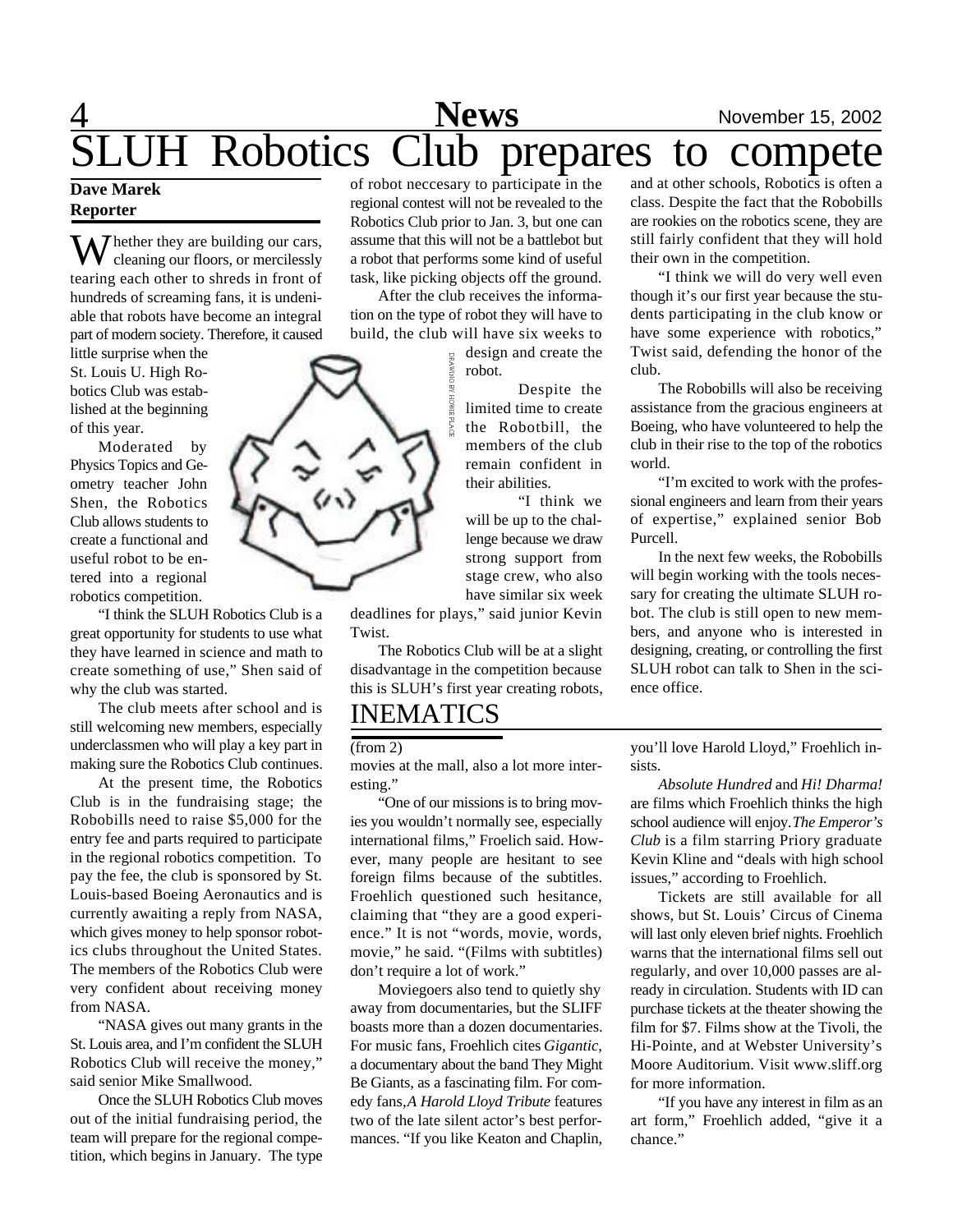# **November 15, 2002 Sports** 5 XC Bills finish season with fifth place at State

#### **Patrick Meek Core Staff**

 $\sum$  hen the Jr. Bills cross country team left Oakland Avenue last Friday for the State cross country meet following a series of strong races, many had hoped that they would be able to either upset periennial powers Liberty or West Plains or come away with a trophy. Unfortunately for the Jr. Bills, they were unable to do either, ending up one away from a trophy, in fifth place.

Going into the state meet, the Jr. Bills planned to run the race in the way that they have raced all year: in tight small packs, while Peter Schaefer went for the wins. This way of running, which leads to low scores, has been sucessful throughout the year for the Harrierbills.

Schaefer, who had hoped to achieve a top ten finish, led the Jr. Bills right from the gun, crossing the first mile mark in an impressive time. However, gradually the strong wind hurt many of the runners,

# Footbills fall to Mehlville 19-9, finish

#### **Dan Sinnett Core Staff**

The SLUH football season ended last<br>Friday night as the Jr. Bills fell to the The SLUH football season ended last Mehlville Panthers 19-9 at home. Despite the loss, the Jr. Bill defense dominated Mehlville, holding them to nineteen points. The Panthers had previously averaged 26 points a game, a whole touchdown more than the Jr. Bills allowed them.

The Jr.Bills' defense forced six turnovers to give the team a chance to win the game. Safety Joe Azar led the defense with a fumble recovery, an interception, and a safety off of a blocked punt in the end zone.

Azar explained the team's solid defensive play: "Some of the seniors got it in their heads that this could actually be our last game, so let's go out there and play as hard as we can."

The Jr. Bill offense, however, did not take off as it normally has this year. The

including Schaefer, who were chasing Liberty's Adam Perkins.

"Coming in after the mile mark, the wind forced me to tuck in instead of closing in on Perkins and the rest of those

guys," said Schaefer.

 $L$ u c k i  $l$  v, Schaefer was able to keep up pace in the second and third miles, including on the infamous Heartbreak Hill. His second effort enabled him to cross the line with an impressive time of 16:56, in the process allow-



**Senior Kevin Crean (right) kicks in the last 100 meters.**

ing him to gain all-state honors with 16th place.

"Peter ran a very specific race plan," said coach Jim Linhares. "Even though he Sophmore Alex Muntges, the large size of the

got very tired in the middle of Heartbreak Hill, he was able to put the hammer down

However, for the other Jr. Bills, who included seniors Kevin Crean, Drew

> Noblot, Kyle G onne rma n, Matt Killiany, junior Andrew Lihares, and

> race caused many of the prearranged packs to be broken up. Because of this, the team gradually began to string

in the last 200 meters."

out at the mile and two-mile marks. "A Marquette guy tripped in the first mile right in front of us, causing us to break up from one another," said Crean. **see ECCH SEE, 8**

Jr. Bills managed only 184 yards for the night, with 142 coming from a typically dangerous passing game. The Panthers defensive line made it a night full of harrassing the Jr. Bills, sacking quarterback Dossie Jennings nine times. The Jr. Bills managed to punch the ball into the pot of gold at the end of a 100-yard rainbow with a two-yard Jennings touchdown run. The score put the Jr. Bills up 7-0, a lead they held until the Panthers scored to tie the game with 4:43 remaining in the first half.

The Jr. Bills punted the ball away and the defense took the scoring game into their own hands. Joe Moellering's punt smothered the Panthers on their own sixyard line. Mehlville ran for one yard and then threw an incomplete pass. The defense then got into the Panther backfield and tackled the runner for a three-yard loss. Mehlville hoped to punt safely, but the Jr. Bills had other ideas. Azar, along with a host of Dontkicktheballbills, arrived at the punter before he was able to get rid of the ball. The safety made the score 9-7 and it stayed that way until the second half.

Azar defered all the credit to John Niehoff, saying, "He opened up a great hole for me."

The Jr. Bills offense started off the second half with mistakes. Punting for the second time of the half with 2:06 left in the third quarter, the Jr. Bills appeared to recover a fumble by the Panther return man. The referee signaled for Jr. Bills possesion and the offense began to set up for another scoring opportunity. Before the Jr. Bills could run a play, however, the referee changed his mind and gave the ball back to Mehlville. This hurt the Lowonluckbills because Mehlville scored quickly to go ahead 13-9.

Junior long-snapper Matt Green, who allegedly recovered the punt, said, "That play was the turning point of the game. It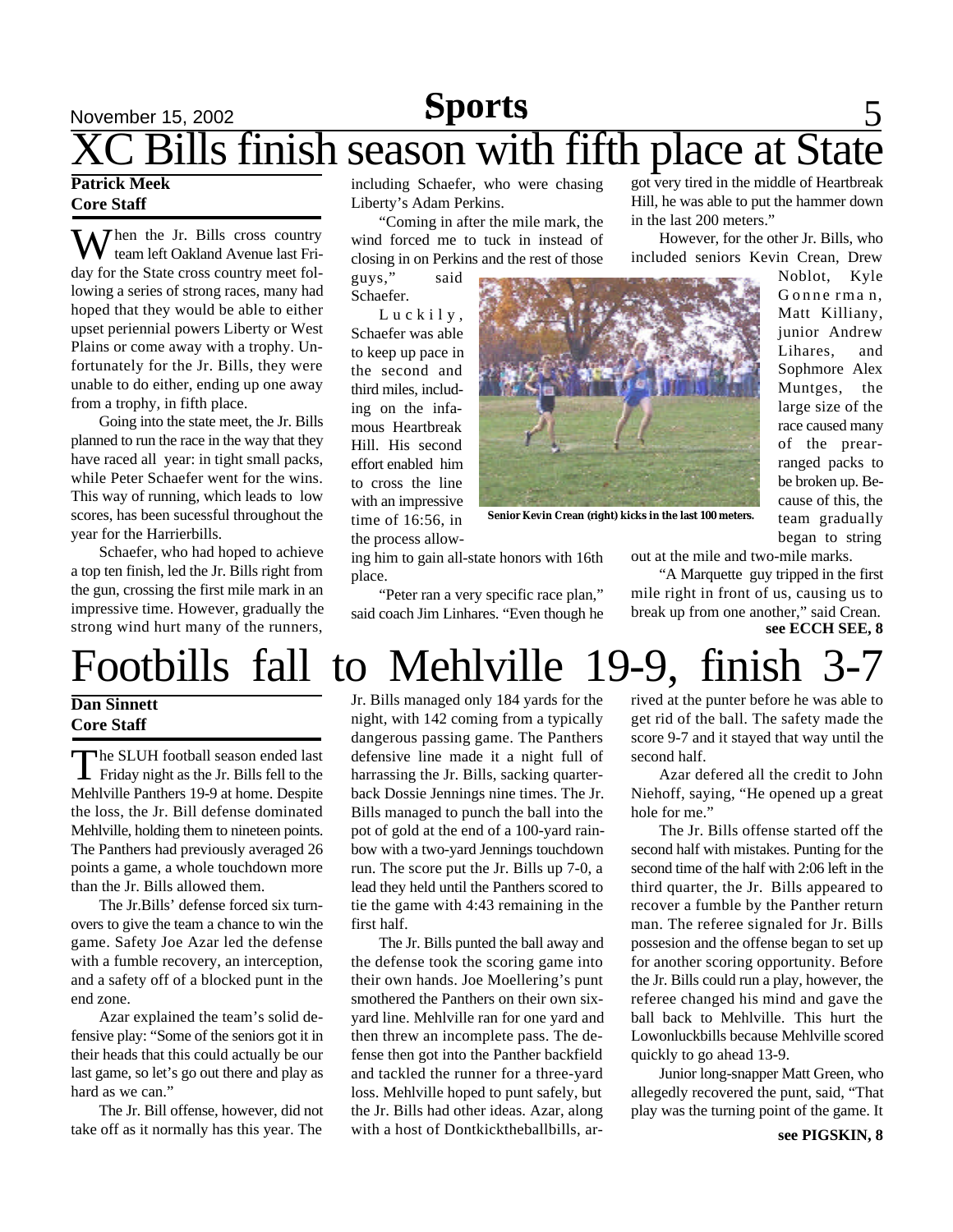## **6 News News** November 15, 2002 Icebills defeat Ft. Zumwalt South Bulldogs, 4-1 **Sports**

#### **Chris Wojcicki Reporter**

Following a mediocre but promising<br>preseason, the Hockeybills had a ollowing a mediocre but promising two and a half week layoff. Needless to say, they were itching to get back on the ice against the Fort Zumwalt South Bulldogs Friday night. The Bulldogs were ranked in the top ten in preseason polls and are the defending St. Charles Division champions.

Despite some first period penalties, the Jr. Bills came out sharp. Less than five minutes into the season, junior Matt Pijut netted a wrist shot from the slot on passes from freshman Eddie Effinger and Phil Abram, who looked promising in his first game back after the water polo season. The Jr. Bills dominated the remainder of the period, allowing few shots to get to junior goalie Charlie Effinger. The period ended with a 1-0 Jr. Bill lead.

 To start the second period, the Icebills came out with their gas stove lit, but the Bulldogs were determined to switch the burner off. Pijut scored his second goal of the season on a deflection from junior Kyle Butler's slapshot. Following the goal, however, the Jr. Bills eased up on the Bulldogs due to a defensive breakdown.

However, the wall of blue known as Charlie Effinger would not allow the Jr. Bills to fall behind. Effinger stopped shot after shot, preserving the Icebills' lead by giving up only one goal in the period.

As the team took the ice in the third period, they were back on track. It wasn't long before the "Under 18" line struck again, this time with Eddie Effinger putting away the rebound from juniors Pijut and Brad Naert. The line was not done yet. Before the game closed out, Effinger and Naert assisted on Pijut's hat trick goal, giving the Jr. Bills their fourth and final goal. The team did not ease up this time,

maintaining pressure throughout the rest of regulation and the 4-1 win.

After the game, coaching genius Charlie Busenhart said, "Pijut was on fire. Charlie (Effinger) made some good saves. It came down to the fact that (Fort Zumwalt South) thought they could play with the MCC (Metro Catholic Conference). They obviously cannot."

 The team now looks ahead to the beginning of their own MCC schedule, facing Chaminade tonight, and Vianney on Monday.

Senior Howie Place commented on tonight's game, "It's going to be a sad day for the Red Devils."

The Jr. Bills face off against the Red Devils of Chaminade tonight at the Affton ice rink at 8:00. Monday's game against Vianney should also be a thriller, taking place at 7:00 p.m. at the South County Ice Complex.

# NDERCLASSMAN SPORTS WRAP

### TEAMS AMASSED AN IMPRESSIVE OVERALL 273-32-8 RECORD

### **Compiled by Tony Bertucci**

#### **JV Cross Country**

Undefeated Season Record: 96-0 (compiling the total number of teams in each meet) **Freshman Cross Country** Undefeated Season

Record: 73-0

#### **JV-2 (third-best seven runners)** Record: 38-10

Coach Jim Linhares:"Clearly this was the most talented C and JV group we have ever had at SLUH. There are signs for lots of success in SLUH cross country for years to come."

#### **JV Water Polo**

Suburban Central Conference Champions

Undefeated Season

#### Record: 17-0

Stats: Eric Appelbaum - 35 goals, 10 assists, Dave Schwarz - 28 goals, 15 assists, Rick Bettger - 69.2% save percentage

Coach Baudendistel: "The boys played

well, but we need to improve to get our varsity state title back." **C Water Polo** Record: 3-1 Stats: Ben Favier - 11goals; Alex Luebbert - 2 goals, 6 assists Mark Abram - 5 goals, 2 assists Baudendistel: "We came, we played, we ate donuts." **JV Soccer**

Record: 10-3-4

As a JV team, they competed well in varsity tournaments, shocking varsity teams with big wins. They won the CYC varsity tournament, beating Gibault's varsity, who got fourth in the Illinios State Tournament. Junior Mark Lubus said that this win over Gibault was one of their biggest wins of the year.

#### **B Soccer**

Record: 15-7-1

Competed well and defeated many JV teams. Received third place in McCluer Tournament.

#### **C Soccer**

Record: 12-3-3

Coach Steve Schad: "The majority of the freshman improved both the mental and physical parts of their game so they can hopefully move up to the higher levels in the soccer program next August." The C soccer team would also like to

thank assistant coach Ted Hellman for his devotion to SLUH soccer this season.

### **B Football**

Record: 4-5

Highlights include defeating MCC rivals Vianney and DeSmet.

Overall Rushing: 200 rushes for 611 yards, 4 TDs – Avg. yds/carry: 3.05

Overall Passing: completed 68 of 162 for over 1,000 yds, 5 TDs

### **C Football**

Record: 5-3

Coach Tom Wilson: "It was an enjoyable season. The boys learned a lot, and hopefully the learning experience will continue throuout their football career."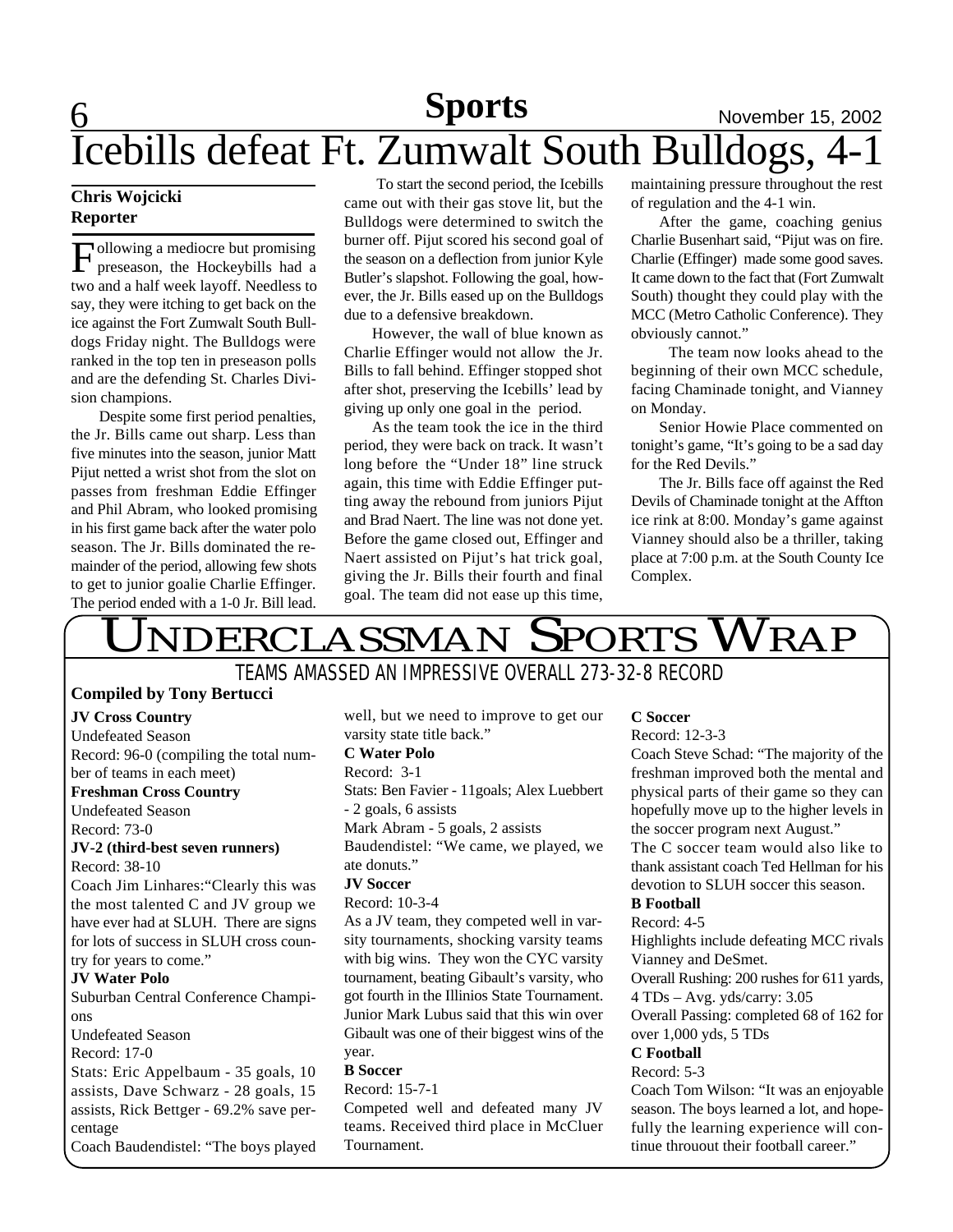## November 15, 2002 **Sports** 7 Soccerbills headed for state quarterfinals **Sports**

#### **Dave Mueller Core Staff**

Let week, the Soccerbills defeated the<br>Cadets of CBC for the district cham-<br>pionship and Cape Girardeau Central in ast week, the Soccerbills defeated the Cadets of CBC for the district chamsectionals.

Saturday, the Jr. Bills soccer squad matched up against the Cadets on a SLUH stadium which was steam-rolled to flatten its bumpy surfaces. The field was essentially clear of grass.

The field, combined with weather described by head coach Charlie Martel as "really, really windy," made for a match distinctly broken into halves: one half with the wind, the other without. The Jr. Bills played with the wind for the first half.

In the first half, the Jr. Bills kept it in Cadet territory, winning the 50/50 balls in the midfield and making it easy to put continuous pressure on the Cadet defense. One such instance came when senior

striker Adam Twellman won a ball just outside the box, dragged it to the middle, and then pounded the ball squarely off the far goalpost. The Jr. Bills were unable to recover the rebound and the chance was lost.

The Cadets worked to get behind the ball and kept the Sidenettingbills scoreless in a crucial first half.

"I thought (CBC) played a great game," Martel said, continuing, "When we couldn't get the goal in the first half, it was a mental letdown. I knew we had to score in the first; otherwise we would start second-guessing (ourselves)."

In the second half, the roles reversed, with the Cadets pushing forward and using the wind to keep the ball in the Jr. Bills' end of the field.

"Those were tough conditions," Martel said, "but it was tough for them, too."

The Cadets won the balls in the grassless midfield, and despite the hard work of the Shutoutbills to get behind the ball and remain organized in the backfield, the Cadets earned great opportunities.

"We were under pressure," Martel said, "(so) we ended up dropping a forward back for an extra midfielder...Then, when that forward came out of the midfield we started attacking."

The adjustment relieved some of the tension from the defense and allowed the Beckhambills to work the ball to the Cadets' end.

After the second half ended in a scoreless tie, the Jr. Bills went into overtime going against the wind. However, the goal came quickly when the extra midfielder, junior Joe Germanese, won a dangerous ball just outside the Cadets' box.

Martel noted, "He cut the ball, then he just beat his guy, and lofted the ball into the corner. That was a huge sigh of relief. We know we can't let (this sea

#### **see QUARTERFINALS, 8**



**Editor in Chief**: Matt Hoffman Volume LXVII, Issue 11 St. Louis' **only** weekly high school newspaper. *prepnews@sluh.org N= rep www.sluh.org ews*

**Sports Editor**: Tim Piechowski **Editors**: Denis Agniel, Geoff Brusca **Core Staff**: Brian Fallon, Brian Kane, Patrick Meek, David Mueller, Dan Sinnett, Pat Stephens

**Artist:** Howie Place

The *Prep News* is a student publication of St. Louis University High school. Copyright ©2002 St. Louis University High School *Prep News.* No material may be reprinted without the permission of the moderators and editors.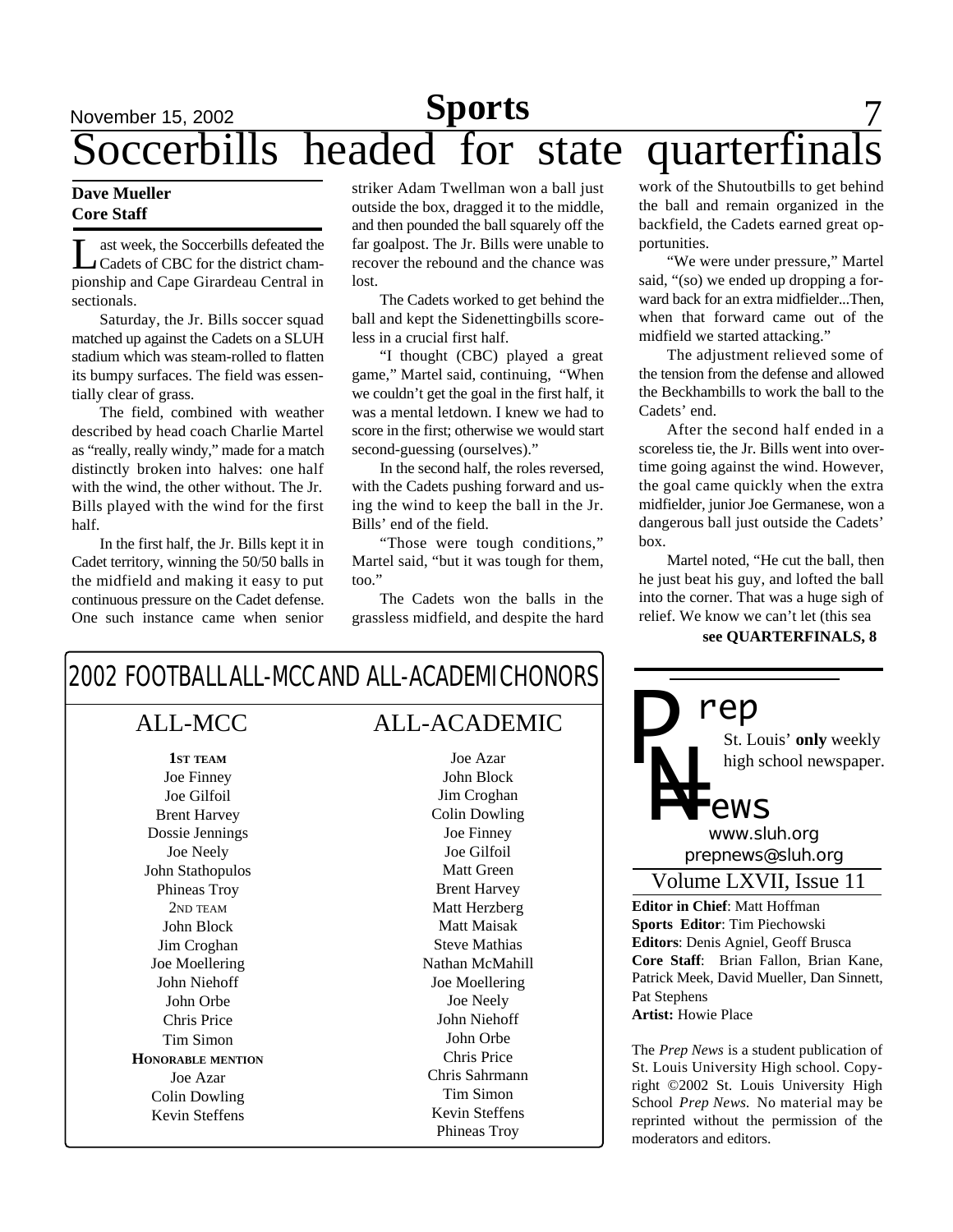# **8 News News November 15, 2002 OUARTERFINALS**

#### (from 5)

#### son) slip away."

With a district title in their collective back pocket, the Cornerkickbills traveled south to Cape Girardeau where they faced off against the Cape Girardeau Central Tigers on a field that was wide, long, flat, astroturf, and windless.

The Jr. Bills started off slowly, trying to get used to the fast surface, and gave up a few early chances. Tyler Faulstich proved up to the challenge of high-flying goalie acrobatics, making the early save while buying time for the team to catch up to the pace of the field.

"If they would have scored first, we would have had our hands full for eighty minutes," Martel said.

In a mediocre first half the Jr. Bills struggled to earn chances, but when they did, the squad finished. The first goal came when captain Matt Kreikemeier found streaking junior defenseman David Mueller, who received the ball and burned his marker on the end line. After receiving the ball, Mueller crossed the ball to the foot of goalscorer Adam Twellman, who,

### ECCH SEE

"From there our race plan kind of got shot to hell."

Nonetheless, the Jr. Bills were able to keep pace behind the tireless work of Crean, who was able to kick in for 17:17 and 33rd place. Following right behind Crean were Gonnerman (17:27, 44th), Noblot (17:29, 46th), Killiany (17:46, 71st) and Linhares (18:09, 99th).

"I was looking for Kevin to have a breakout race," said Linhares. "Luckily he had it at the state meet."

Unfortunately, during the race not all was well for newcomer Muntges. Muntges, who has been a dominant force for the Jr. Bills since the first race of the season, lost consciousness on notorious Heartbreak Hill, which is less than a half mile from the finish.

"I don't think we could have asked any more of Alex," said Schaefer. "He ran to the point that your body just shuts down from exhaustion."

as assistant coach Charlie Clark said, "kept his stick on the ice" and nutmegged the Tiger netminder.

After the goal the Tigers brought more ferocity to the field but were denied any opportunities by the Jr. Bill defense.

"The back four were patient, calm, and communicating,"

Martel said "(The Tigers) couldn't do anything because the defense kept their shape."

The Jr. Bills solidified their lead when, just before the half, sophomore wingback Brent Zang crossed a precarious deadball to the far post where, amongst all the runners, Mueller found a

way to knock the ball into the net, giving the Adidasbills a 2-0 lead going into the second half.

Martel commented on the half, saying, "We weren't really playing well at the time, but we got the goals."

In the second half, it was pure domi-

(from 5) Even with these results, many of the team members were not satisfied with their final place.

> "It would have been nice to cheer for someone other than one guy, like we have done for the past three years," said Crean.

> "To win a race like this everyone needs to be clicking," said Noblot. "We didn't have that."

> Nevertheless, the Jr. Bills' score of 144 was not a failure by any means. The

**PIGSKIN** 

was huge." (from 5)

If the Jr. Bills had retained possession of the ball and scored, they would have been a mere field goal away from the playoffs. Unfortuately, the call gave Mehlville the ball back, since the referee ruled that the ball hit the returner's leg. According to the rules, a ball that hits the leg of a returner is not considered an intentional touch and is therefore not a

nation as the Jr. Bills used the bumpless surface to their advantage by playing the ball shortly on the ground to work the Tigers, and then long, over the defense, to put them in an uncomfortable situation.

"Playing long balls to the corners really helped (in the second half)," Martel

said.

With the majority of the half played in Tiger territory, the Jr. Bills found the net twice more. Goals came from Saturday's hero, Joe Germanese, from a super strike on a volley from sophomore

Timmy Weir off of another cross from Zang.

The Jr. Bills continue their playoff run Saturday.

"I cannot imagine us being in a better position right now," Martel said, "Everyone is contributing, the chemistry is there. It is a good sign to see."

four teams, who were in front of the Harrierbills, West Plains, Liberty, Blue's Spring, and St. Joseph's Central, were all either from the Kansas City area or rural Missouri, thus proving to all that the Jr. Bills are still the dominant force in the St. Louis area.

"The further from the day I get, the better I feel about our overall performance," said Linhares. "Fourth place was in our grasp, but no other team beat us."

fumble. When the dust cleared, Mehlville had possesion on its own 42-yard line.

 After the questionable call, the Jr. Bills could do little to stop the Panthers. The offense could not score and the Panthers put in one more touchdown to stretch the lead to ten. The Jr. Bill season ended with a 19-9 loss two minutes after Mehlville scored. The Jr. Bills finished with a record of 3-7.



**John Kornfeld and Brent Zang converge on a CBC striker.**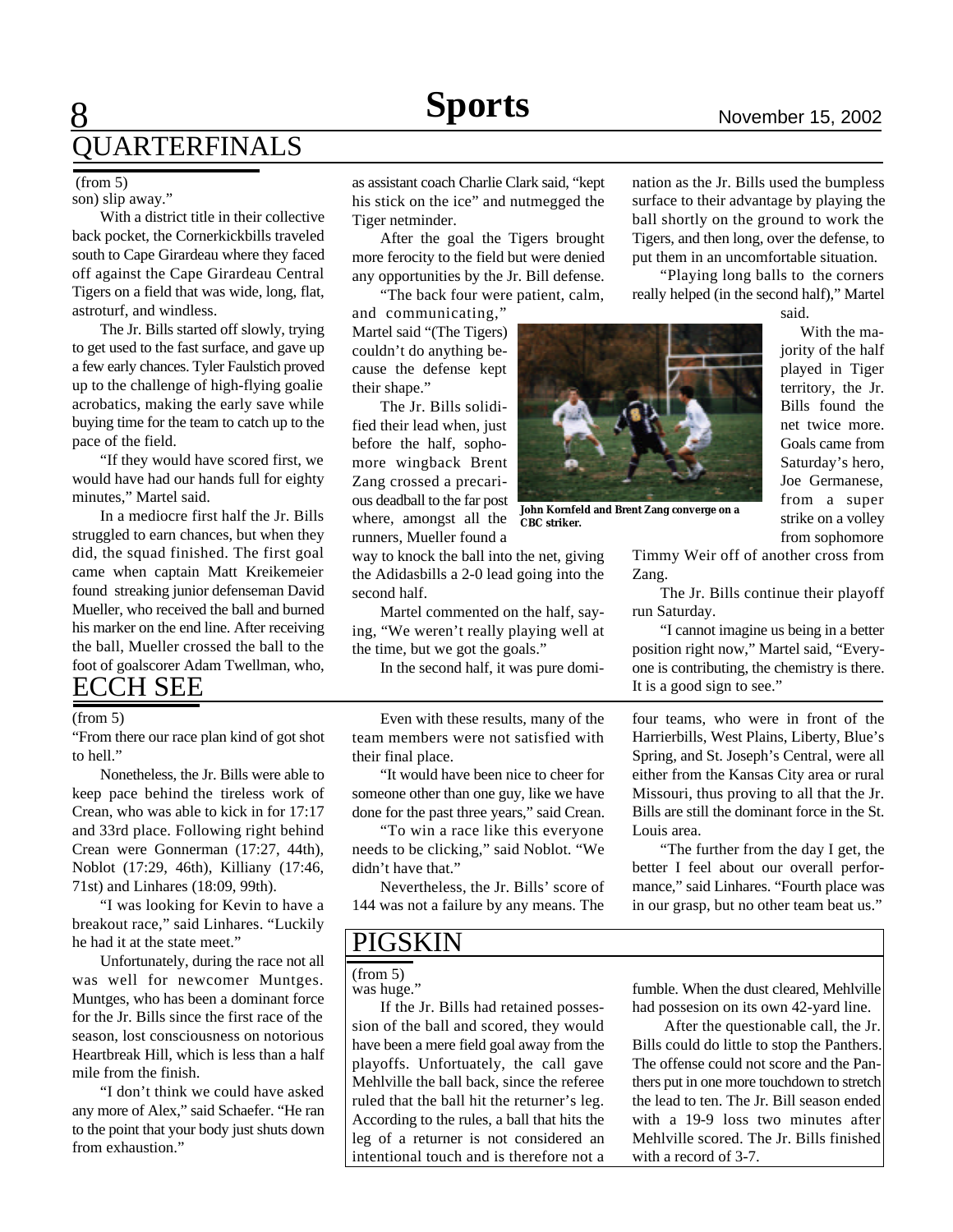# November 15, 2002 **News** 9 WHITE BLOOD

#### (from 1)

cell phones) have no place here."

Although the policy at SLUH is clearly stated in the Parent-Student Handbook, some students have not turned in a note from their parents.

One student who has not turned a note in said, "I just keep forgetting to get a note." There are a number of students who have not turned in a note to Clark, simply became of the effort necessary to get a note from their parents and turn it in to the main office.

One senior without a note commented, "Why do I need a note? If the school is ever under siege, then I'll be happy I have my cell phone."

Clark also explained how one school in the United States has been petitioning to allow cell phones during school in case of emergencies of a higher scale, such as the atrocity that occured at Columbine High School. The argument was that the parents wanted to be able to reach their children if something like Columbine were to ever occur again. Clark said that SLUH would never approve of this petition.

Junior John Berosky explained his opposition to cell phones, saying, "They distract from the learning experience."

Freshman Ed Szewczyk said, "I put in a note that I have to have a cell phone because I live over in Illinois, and I think it's pretty necessary." Szewczyk explained that he makes sure that his phone is off before class so that he won't get in trouble.

Junior Dan Foldes expressed his concerns when he said, "Someone always has their cell phone on, at the wrong time at the wrong place, and it always goes off. And they don't turn it off. I hate that."

Another junior noted how his cell phone went off in a class, but the phone was not confiscated: "(The phone) went off, and (the teacher) said it was a pretty ring. So I reached in my pocket, turned it off, and (the teacher) really didn't care that much."

Physics teacher Kent Kershenski explained, "Why would a student need a phone at school in the first place? None of (the students) are important enough to have to get ahold of someone unless it's an emergency." Kershenski explained that the only reason he has a cell phone is because it is cheaper to have a wireless plan than to set up a phone at home. He continued, "I'm not a big cell phone fan to begin with. I think they're really obnoxious. If a student had a cell phone at school, I'm not going to sit there and cry about it. I just think that it's pretty rude."

Senior Tim Mudd has brought his cell phone in on occasion: "My girlfriend will text message me because she's in school and just to ask people what they're doing after school," said Mudd. "I'm not one of those kids that brings their cell



**Last Friday, STUCO held a pep rally in preparation for the final home football game. The event featured hockey great Chris Pronger. After bringing out senior Dave Mahach dressed as the Blues captain, the true Chris Pronger entered and threw the imposter to the floor. C.J. Baricevic kept the pep rally running, chatting it up with Pronger. The event ended with the classic Who's High, Who's High cheer led by Pronger.**

phone to school every day. I've just brought it to school on Fridays."

Math teacher Beth Kissel told a story about one of her students who had a phone go off in her class. "He immediately shut it off and was pretty embarrassed. I didn't know the policy at the time, so I had to go check," said Kissel. She went on to explain, "He got in trouble from Mr. Clark. I have not had it happen since."

One teacher had to take a cell phone away from a student on the first day of school this year. The student's excuse was that he was unaware of the policy because of his recent arrival at SLUH. The teacher abided by the policy and took the cell phone away. "The weird thing was that whoever it was called back. But after class he explained that he was a transfer student," the faculty member commented. The teacher returned the cell phone and warned the student not to let it happen again.

Mathematics teacher Rebecca Ferrigni noted how in one of her classes a cell phone rang and she confiscated the phone from the owner. The student, however, said that one of his classmates was the person who had called him. Since the accused student had a cell phone in his pocket, both students had their phones taken away. The truth of the matter was that the second student had not called the first, and the first student was trying to lie so that he would not get in trouble. Once the incident was sorted out the accused student received no punishment.

The students are not the only ones who have had cell phones ring during class, however. English teacher Tim Curdt had a cell phone go off in his class because he was awaiting a call from his wife, who was expecting to deliver their child. Fellow English teacher Terry Quinn has also had a phone go off in class, but he also was awaiting an important call. For teacher emergencies such as these, exceptions have been made.

"Why would you need to receive a phone call during class?" asked Clark. "It's a sign of the times. We're in a technological age right now where that's the 'in' thing."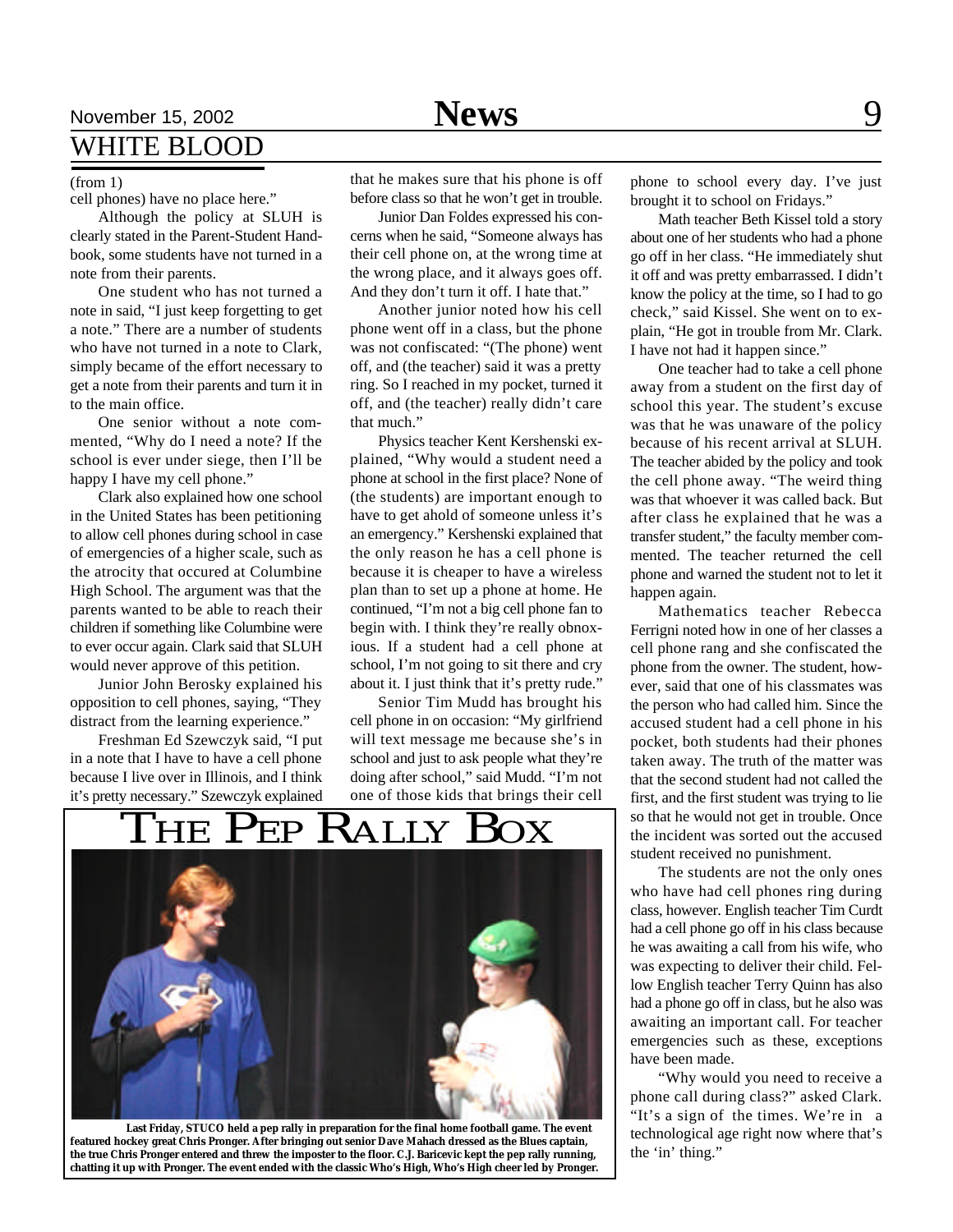# 10 **News** November 15, 2002 DEBATE

paucity of conservatives among our faculty," said Schranck while feeding his pet elephant. "It's important that the values of the Republican Party be instilled in our student body in some sense of organized fashion."

But both Schranck and Bargeon hope

the debate will spark more political awareness in the student body and "generate excitement about politics in general," according to Schranck.

"We both feel passionately about our party and we wanted to let SLUH guys be informed about our politics," said Bargeon.

Casey noted, "They are both well-versed in their points of view." He expected that the debates would "raise the level of political discourse." He said that the school's political interest had been piqued because of the recent election and continues through and because of these debates.

Casey hopes that students will take the ideas of the debates outside of school. Casey said, "Whether (students) agree or disagree with (the debaters)...maybe they will start to talk about it among themselves; maybe start talking about it with their parents, or their classmates, or their girlfriends, or whatever."

Predictions of the size of their audience differed between the two debaters. While Bargeon would be "happy" with 100 people, Schranck expects "a loud, ample audience."

In the end, though, Schranck admitted ignorance: "As far as my time here at SLUH is concerned, this is unprecedented. I can only imagine (what it will be like)."

While that debate will take place today, the Junior Statesmen Association (JSA) plans to hold another debate, which was previously scheduled for yesterday, on Tuesday. This debate was rescheduled in deference to the debate between Schranck and Bargeon; according to an announcement over the PA, JSA decided to reschedule its debate to "make way for" the Schranck-Bargeon duel.

The event will feature juniors Tim Friese and Dan Lieser arguing their positions on school vouchers. Junior Dave Marek will moderate the event.

The JSA, according to Marek, is a



**Schranck and Bargeon have a pre-debate stare-down.**

group of politically-minded students with varying political persuasions.

"Everyone's (political views are) encompassed in this (club)," said Marek. It is one chapter of a larger group, which, although not as strong in the Midwest, has organizations across the country.

### **CREEDENCE**

#### (from 1)

play. The scales and exercises were the same for each competing band participant.

John Schranck, Mike Havard, Tony Kroeger, and Ben Anderson earned spots in the band.

First chair spots were won by three other SLUH band members. Sophomore Paul Florek, playing the trumpet, won for concert band. Senior Joe Gilfoil, playing the lead trumpet, won for jazz band. Sophomore Charles Ullman, playing the tuba, won for concert band. These students will

Marek stated that JSA's reasons for holding a debate are nearly identical to those of Schranck and Bargeon. "I think we should raise political awareness in our school," he said. He said that he wished to give students reasons to back the candidates that they do, rather than relying on dubious sources such as *Saturday Night*

*Live*.

The Tuesday debate will debut with a different format from the one today, allotting 5-7 minutes to each debater for a prepared speech and questions from the audience. After that, each will be allowed either one or two rebuttals, totalling three minutes.

"We still have to work this out," said Marek. "We're still relatively new at (organizing debates)." The group plans to draw on the knowledge of librarian Eleanora McCarthy, who, Marek reports, has previous experience with debates.

Marek expected a good

turnout if the response of those in his homeroom is any indication of the student body.

"Kids know whoTim Friese and Dan Lieser are," he said, and since students know these verbal sparring partners, they will show up to hear them speak.

participate in the district band concert on Nov. 24.

Florek, Gilfoil, and Ullman will also participate in the state band audition. This will be held on Dec. 7 in Columbia. Preparing for the state audition is similar to preparing for the district audition. The state band will have a concert in January.

Gilfoil said, "I'm excited and hope that the state auditions go well."

Band teacher Bryan Mueller responded to these achievements by saying, "I feel that the band members were more prepared than in the past."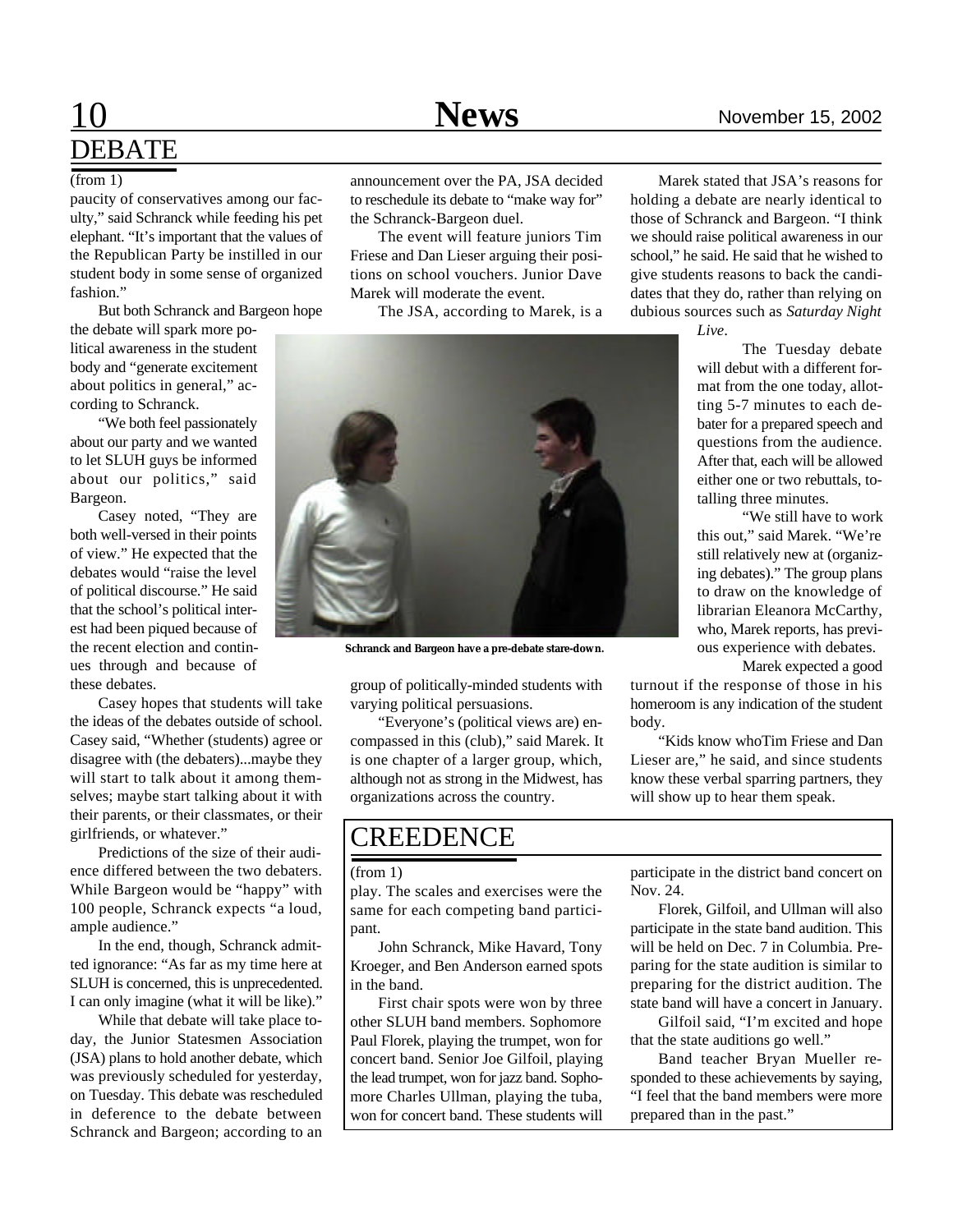# November 15, 2002 **News** 11 *Charley's Aunt* cast prepares for Nov. 22 opening

#### **Brandon Bieber Reporter**

Things are getting busy as the Dauphin<br>Players prepare for the open of an-Players prepare for the open of another full-scale production: the nineteenth century farce *Charley's Aunt* by Brandon Thomas. One hundred seventy-nine hours remain to re-upholster the mahogany furniture, set lights, finish painting sets, gather more period props, solidify lines, get the men in tails and the girls in corsettes (and J.R. Strezelec in a dress!), and prepare the entire cast and crew for the two hour rollercoaster ride that is *Charley's Aunt*.

Farce (n.) from the French, meaning "to stuff." Farce is an extreme form of comedy that depends on quick tempo and flawless timing by the actors. Since farce is "stuffed" with improbable events and far-fetched coincidences, the audience must not be allowed time to think things through.

Farce dates back to the satyr plays of Greek drama and was seen in *favula atellana* of the Roman empire, in the

### YAMS

#### (from 2)

make students perform under time constraints.

The students' comments echoed the faculty's observations, mentioning extra passing time between exams and places for students to study. Both the faculty and the students wanted other specific gathering places after the exams for students. They also want to ensure that teachers keep their exams only to a sixty-minute length.

The first semester, in order to collect more experimental data, will have an extended period exam schedule, using basically the same format as the first quarter exams. These extended exams will hopefully make life easier, simplifiying the difficult senior exam schedule by combining just two regular scheduled periods as one exam.

Additionally, Michalski added that the administration wants further experimental data because a few colleges started commedia, in early English comedies, and the plays of Moliere, Brandon Thomas, and Arthur Pinero.

In the society of 1895, it would be disastrous for two young college gents to bring two young ladies to their rooms without a chaperone. Thus, Jack (junior Sam Weller) devises the plan to dress Babbs (senior J.R. Strzelec) as Charley's aunt, so that he and Charley (senior Brian Cunningham) could have their girls, Kitty (Villa senior Tina Schlapprizzi) and Amy (Nerinx junior Miryam Andrews-Ohlman) for lunch.

The two boys, head over heels in love, neglect to recognize the magnitude of their actions, which cause a whirlwind of engagements, mishaps, garden chases, and quarrels, and it all goes spinning when Charley's real aunt Donna Lucia (Caitlin Bundy of St. Joe's) decides to drop in!

In addition, the show features juniors Kevin O'Brien, Peter Gosik and Nerinx sophomore Margaret Murphy, as well as Ted Makarewicz as the bitter butler **Brassett** 

The show has come to life under the creative efforts of Kathy Whitaker, along with stage manager Tom Recktenwald. They have worked to achieve a bright, crisp, comical world in which the madness of this play can take place.

Also helping to create this world, the crew has been working with fervor since they demolished the set of the last show. With a large, modular set designed by Scott Sanders to reduce clutter backstage, precision is essential, and the crew of about ten works efficiently under the direction of master carpenter Eric Elz. The set design concept is one of elegance and opulence, without fussiness—focusing around a daring green floor and recurring keystone border to tie it together.

The lighting is broad and general; the furniture, props, and costumes specific to the time period.

Be sure to catch *Charley's Aunt* next weekend, Nov. 22, 23, and 24 at 7:30. Tickets are \$5 for reservations and \$6 at the door.

to use open-ended exams instead of timed tests, and changing the exams could possibly help to further prepare students for college.

The administration is experimenting with extended exams partly because they want to create an equal environment for extended time students without creating different testing situations for them. Extending the exams for the whole student body would fulfill the extended time students' requirements while allowing an equal testing situation for the rest of the class. The majority of the extended time students felt more comfortable or the same when taking the test with the class, but one third of the students felt they did not test as well as last year.

The faculty expressed the concern that extended time does not teach students to deal with timed tests, and Michalski stated, "We want to ask teachers their purpose of exams, whether they are looking for progress and the demonstration of

that progress on the exam or the recollection and analyzing of data within a given time frame. Both of these methods of assessment are valid, and we must grapple with these ideas to come to a conclusion."

Math department chair Tom Becvar stated, "Every test throughout the year is a timed test; therefore the extended time allows a student the chance to do good work when it has a greater effect on their grade."

Chuck Hussung, English department chair, concurs, commenting, "Extended time raises the chances of quality work on exams."

Although these numbers give the administration some statistical impression of the exams, they still want more data before making a permanent decision. Ultimately, the final decision on the exams will consider department heads' and administrators' opinions along with faculty input.